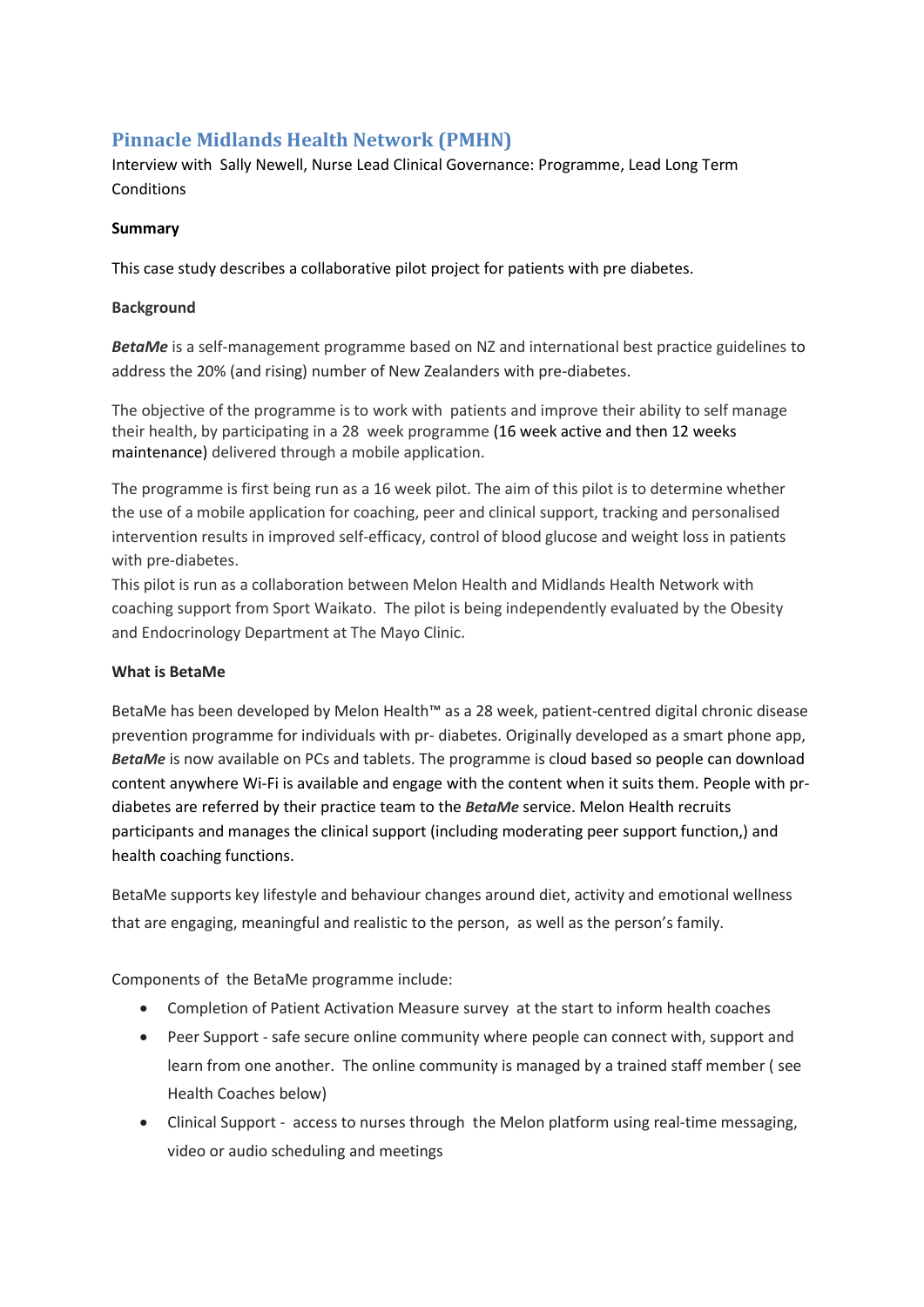- Health Coaches experienced coaches (and community manager) trained in psychological behaviour change techniques such as CBT, mindfulness and motivational interviewing
- Behaviour change interventions, education and engagement tools (nudges, reminders, intrinsic rewards)
- Self tracking exercise, food diary and happiness scale. Patients are encouraged to track these daily but this is not mandatory.
- Primary Care integration. Ability to integrate with computer patient management systems therefore sharing information with primary care. And the patient is referred to the programme by their general practice and the practice remains responsible for the patient and linked into any relevant information

### **Challenges**

- 1. Buy in from practices who thought that they were going to get more phone calls and visits from people on the programme. In fact health providers reported improved interactions with people on the programme.
- 2. Getting the Health Coach concept accepted by health providers. Practice staff now more accepting since receiving positive feedback from people and seeing the changes in clinical outcomes.
- 3. Enrolling people in a timely manner. Initially when the programme started, there was long run in period of recruiting people. Everybody was started on the same day. This led to a lot of drop out because people had gone off the idea, moved etc. Now they start people on the Monday following the day they sign up for the programme.
- 4. Developing the health coaching role as the programme is rolled out across the network. Currently exploring developing the role of kaiawhina as a staff group who can be upskilled in coaching techniques. Previously melon health provided coaches
- 5. Funding the roll out Currently investigating ways of rolling this programme into business as usual via a partnership model.

### **Learnings/outcomes**

The peer support function works very well as a form of social networking. People enrolled on the programme can remain on the social networking site for any length of time linked with other participants regardless of geographical location.

Flexible support package. Originally the programme structure included weekly sessions with the health coach. Most people didn't want that level of commitment and so *BetaMe* now has a more flexible arrangement to suit each individual. People enrolled on the programme also get a weekly newsletter as part of the support package. The newsletters are emailed , weekly for the active 16 week section, fortnightly for ever after. Even beyond the 12 week maintenance. These are continually updated and refreshed